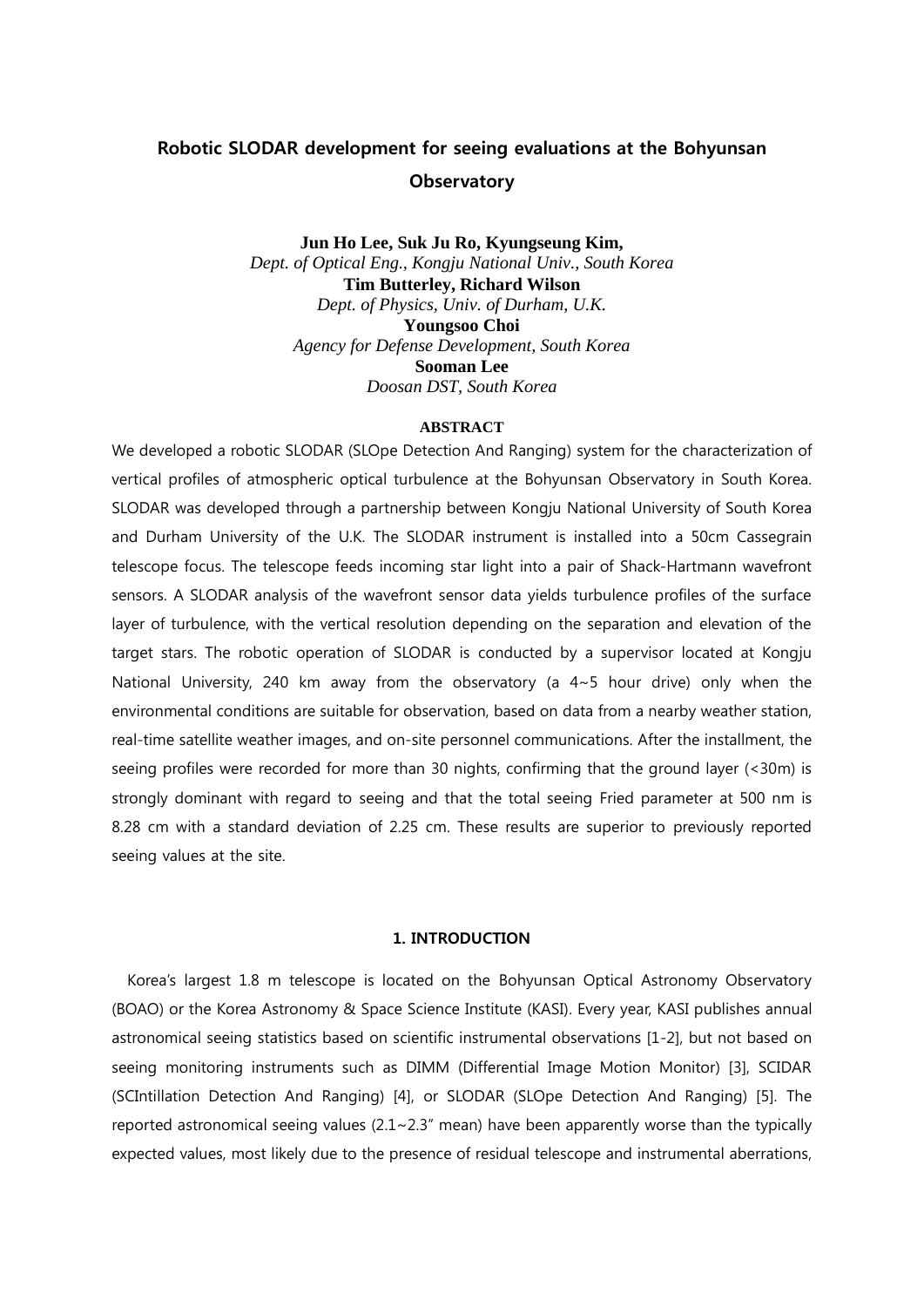along with dome seeing. Yuk reported seeing measurements at BOAO using a small telescope DIMM in 2003 [6], but the reported measurement time was too short (less than 5 minutes) to reach any meaningful conclusions. In 2013, Kongju National University in South Korea and Durham University in the U.K. started an international campaign to characterize optical turbulence at BOAO with a SLODAR instrument. In June of 2014, a SLODAR instrument with 50 cm telescope was installed, and it has operated for just over a year as of the time of this writing. This paper introduces the SLODAR system and measurements from its first year.

#### 2. SITE DESCRIPTION

#### 2.1 General introduction

The Bohyunsan Optical Astronomy Observatory (BOAO) was established in 1996 with a 1.8 m reflecting telescope, the largest optical telescope in Korea. A CCD imaging system was developed for the observatory, a 1k CCD IS, in 1996, followed by a 2k CCD IS in 1999 and a 4k CCD IS for observations. The year 2003 witnessed the successful development of the high-dispersion Bohyunsan Optical Echelle Spectrograph (BOES) [7]. Including its spectropolarimetry functions, BOES is now internationally recognized as among the most outstanding of high-dispersion spectrographs in its class. In 2008, its capabilities were further upgraded when the KASI Near-Infrared Camera System (KASINICS) was developed and installed for use with the 1.8 m telescope system [8].

BOAO operates the 1.8 m telescope and three instruments (BOES, KASINICS, and 4K CCD camera) during the observing season, except for the maintenance period of July to August. BOAO announces observation proposals twice a year, in May and in October. During the observing periods, observations are generally performed for approximately 120 nights out of nearly 300 effectively scheduled, though not all are photometric. BOAO supports approximately 50 observing programs of KASI and other institutes yearly and produces corresponding research results which are published regularly in SCI journals [1].

#### 2.2 Site location

The observatory is located on the top of Mt. Bohyun, which is located near to the city of Youngcheon, Kyungsangbuk-do, South Korea. The coordinates are 36°09'53.19"N 128°58'35.68"E 1124 m. The observatory is 83 km away from Mt. Choejong, where the Ground-Based Electro-Optical Deep Space Surveillance (GEODSS) site was located until it closed in 1993 due to weather and cost concerns [9]. Because a fully filled water reservoir is located 2.6 km away from the observatory, the observatory receives severe fog from late spring to early autumn. Therefore, the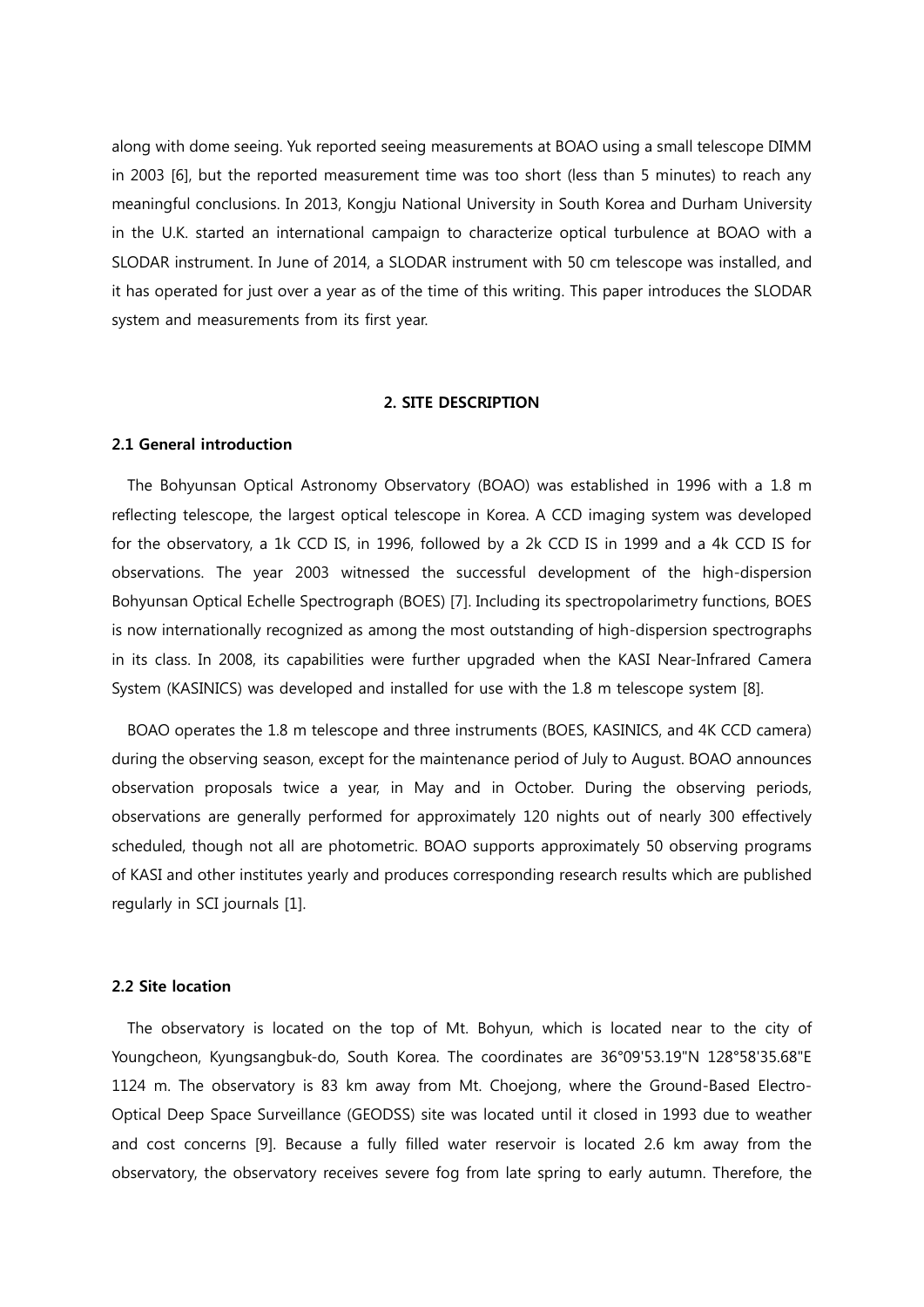observation window of the observatory is mainly from late autumn to the middle of spring.





a) Location on a large-scale map b) Location on a medium-scale map Figure 1. BOAO location on maps of two different scales

## 2.3 General weather conditions

Table 1 lists the monthly variations in the major weather conditions of Youngcheon city. The data are derived from past observations of the Korea Meteorological Administration (KMA) over 30 years, from 1981 to 2010 [10]. Figure 2 plots the monthly variations of the temperature, precipitation and humidity. As shown in Table 1 and Fig. 2, the humidity exceeds 70% from June to September (sometimes extending into October) such that ground fog severely hinders observations from late spring to early autumn, as mentioned above.

|                         | <b>Jan</b> | Feb    | <b>Mar</b> | Apr   | <b>May</b> | Jun   | Jul   | Aug   | <b>Sep</b> | Oct   | <b>Nov</b> | Dec.   |
|-------------------------|------------|--------|------------|-------|------------|-------|-------|-------|------------|-------|------------|--------|
| Mean Temp (°C)          | $-1.3$     | 0.8    | 5.7        | 12.3  | 17.2       | 21.2  | 24.7  | 25.1  | 19.8       | 13.6  | 6.9        | 0.9    |
| Max Temp (°C)           | 5.0        | 7.7    | 12.8       | 19.8  | 24.5       | 27.3  | 29.5  | 30.3  | 26.0       | 21.4  | 14.2       | 7.6    |
| Min Temp (°C)           | $-6.4$     | $-4.5$ | $-0.2$     | 5.0   | 10.4       | 15.9  | 20.6  | 21.0  | 15.1       | 7.4   | 0.7        | $-4.6$ |
| Precipitation (mm)      | 23.6       | 26.6   | 48.9       | 76    | 78.5       | 140.5 | 199.9 | 203.9 | 128.8      | 41.4  | 38.2       | 15.4   |
| Mean wind speed (m/s)   | 2.3        | 2.1    | 2.1        | 2.0   | 1.8        | 1.6   | 1.5   | 1.4   | 1.3        | 1.4   | 1.7        | 2.1    |
| Mean Humidity(%)        | 58.0       | 58.2   | 59.4       | 57.0  | 61.9       | 68.6  | 75.3  | 74.8  | 73.8       | 68.3  | 65.0       | 61.3   |
| Fog continuous time(hr) | 4.58       | 4.48   | 4.37       | 10.12 | 10.62      | 11.98 | 8.48  | 13.18 | 30.45      | 27.08 | 15.29      | 9.37   |
| Cloud Amount(%)         | 35         | 41     | 51         | 48    | 52         | 66    | 69    | 63    | 59         | 44    | 39         | 31     |

Table 1. Monthly Variations in Major Weather Conditions (averages of 30 years)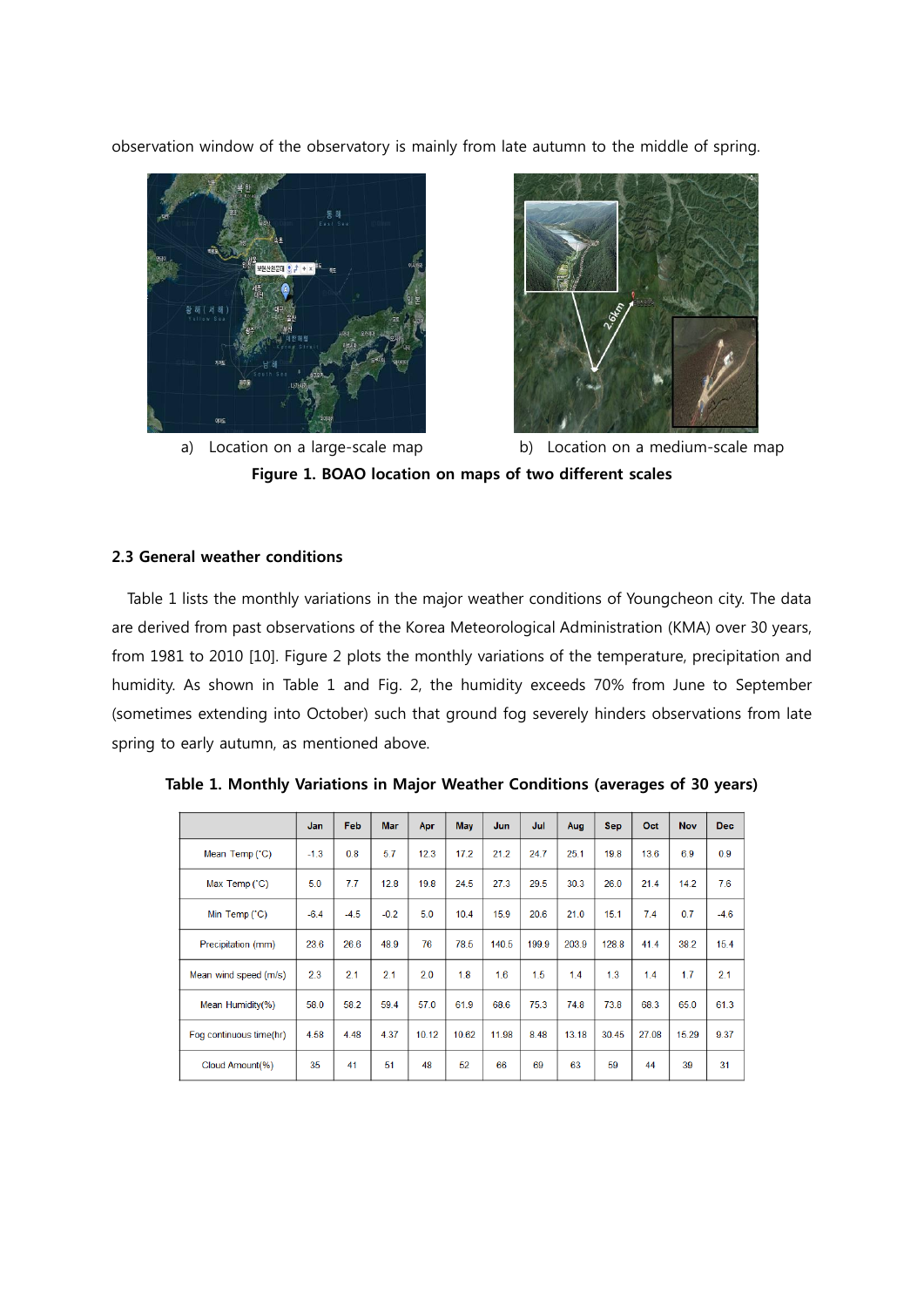

Figure 2. Monthly variations of temperature & precipitation and humidity (averages of 30 years)

#### 3. SLODAR INSTRUMENT

#### 3.1 Instrument Overview

SLODAR refers to a cross-beam method based on observations of double stars using a Shack-Hartmann wavefront sensor. The optical turbulence profile is recovered from the cross-correlation of the wavefront slope measurements of two stars [5, 11].

An automated SLODAR system is based on a 50 cm reflecting telescope, as specified in Table 2, on a network-controlled German equatorial mount. The SLODAR instrument developed by Durham University is installed at the Cassegrain focus. The telescope feeds incoming star light into a pair of Shack-Hartmann wavefront sensors. A SLODAR analysis of the wavefront sensor data yields turbulence profiles of the surface layer of the turbulence, with the vertical resolution depending on the separation and elevation of the target stars. The instrument has two observing modes, "wide" and "narrow." In the narrow mode, very narrow targets (10~15 arcsec) are measured to provide the turbulence profile with coarse resolutions, up to a maximum sensing altitude of 6km. In the wide mode regime, relatively wide targets are chosen (from nearly 3.3 to 12 arcmin) such that the ground layer profile is measured up to nearly 500m. Figure 3 shows images of the dome and telescope with the instrument at the Bohyun Observatory. Table 3 lists the system specifications.

The system is remotely controlled by a supervisor located at Kongju National University, 240 km away from the observatory (a 4~5 hr drive). Remote observation is conducted when the environmental conditions are suitable for observation based on data from a nearby weather station, real-time weather satellite images, and on-site personnel communications. Due to the possible absence of personnel at the site, operations are carried out with relatively high safety standards. One of the prime requirements pertains to the humidity level; i.e. it should be lower than 70% to protect the instrument.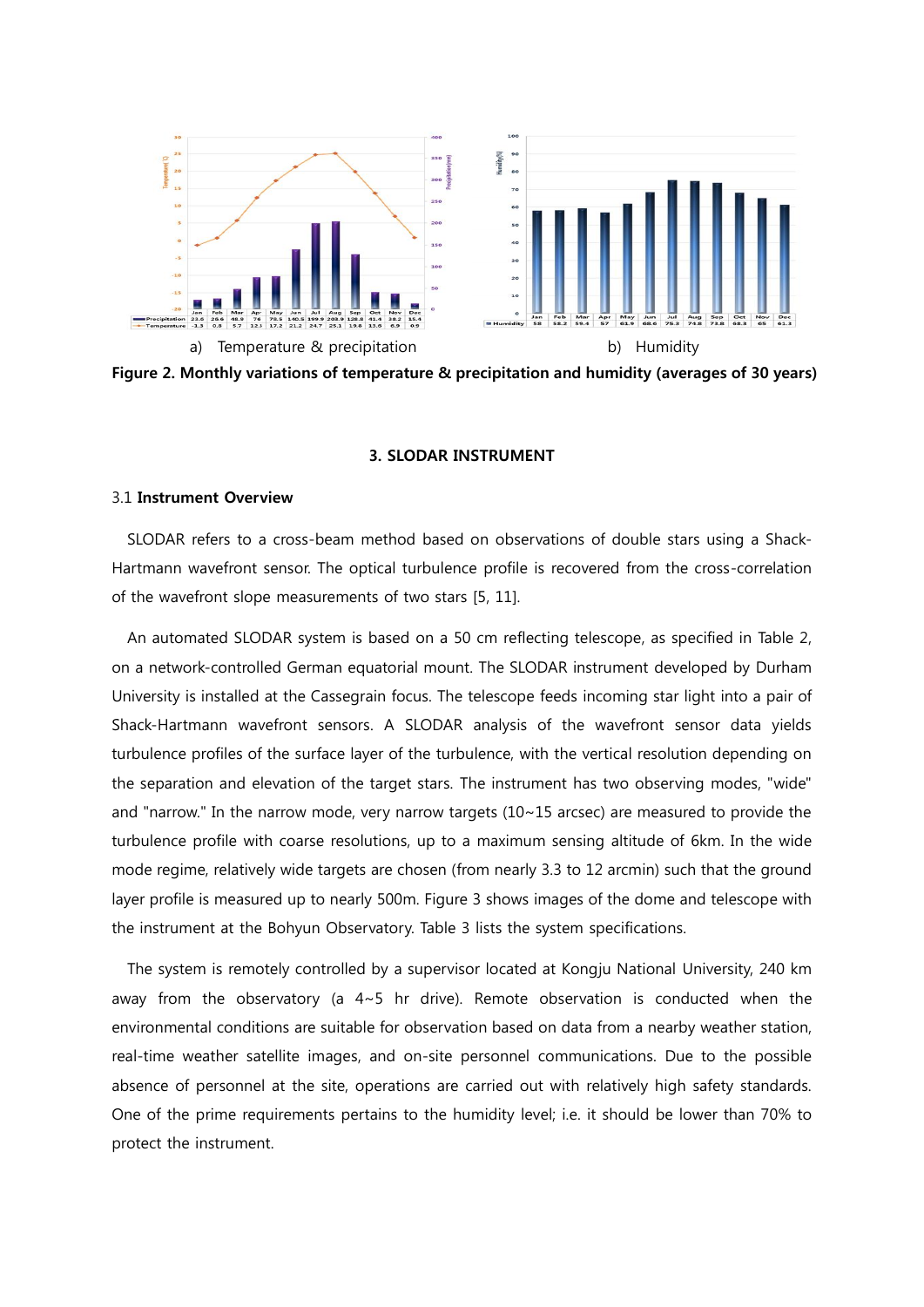| Model                                        | <b>RC 500</b>                         |  |  |  |
|----------------------------------------------|---------------------------------------|--|--|--|
| <b>Type</b>                                  | <b>Ritchey Chretien</b>               |  |  |  |
| Primary mirror diameter                      | 500 mm                                |  |  |  |
| Optical system                               | 1/5 $\lambda$ ptv, 1/30 $\lambda$ RMS |  |  |  |
| Focal length                                 | 5000 mm                               |  |  |  |
| Focal ratio                                  | F/10                                  |  |  |  |
| Weight                                       | 75kg                                  |  |  |  |
| Diffraction limited and over<br>field radius | $0.15$ $^{\circ}$                     |  |  |  |
| Secondary obscuration<br>diameter            | 180 mm                                |  |  |  |

## Table 2. Telescope Specifications





a) Dome b) Telescope with the SLODAR instrument

## Figure 3. Images of the dome and telescope with the SLODAR instrument at the Bohyun **Observatory**

| Requirement            | <b>Specification</b>   | <b>Comments</b>           |  |  |
|------------------------|------------------------|---------------------------|--|--|
| Target star separation | $10-15$ arcsec.        | Any extra range to be at  |  |  |
|                        | $2-12$ arcmin          | the wide end of the range |  |  |
| Limiting magnitude     | 6.5                    |                           |  |  |
|                        |                        |                           |  |  |
| CCD exposure time      | 3 <sub>ms</sub>        | Frame rate 57.6 Hz        |  |  |
| Minimum elevation      | 45 degrees             |                           |  |  |
| Maximum wind speed     | $13 \text{ m/s}$       |                           |  |  |
|                        |                        |                           |  |  |
| Declination range      | $-10$ to $+70$ degrees |                           |  |  |
| Sun elevation limit    | -10 degrees            |                           |  |  |
| Minimum moon-target    | 15 degrees             |                           |  |  |
| separation             |                        |                           |  |  |

### Table 3. SLODAR System Specifications

## 3.2 Targets

As discussed above, the vertical resolution depends on the separation and elevation of the target stars. Table 3 shows how the maximum sensing height and the extent of the lowest resolution element vary with the target separation.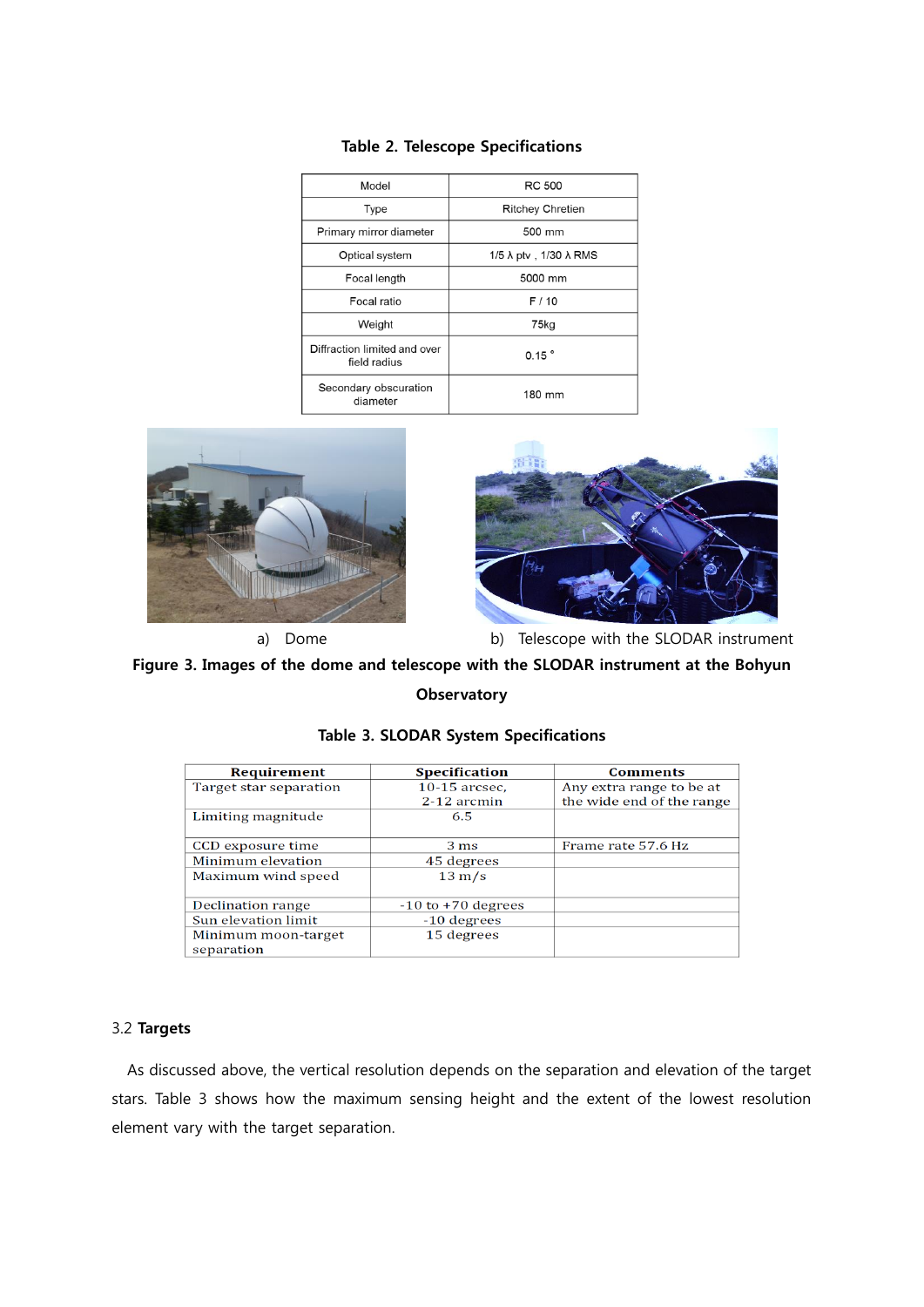| <b>Target</b><br>separation<br>(arcmin) |                                        | <b>Zenith</b>                           | 45 degree elevation                    |                                         |  |  |
|-----------------------------------------|----------------------------------------|-----------------------------------------|----------------------------------------|-----------------------------------------|--|--|
|                                         | <b>First bin</b><br>width, dh/2<br>(m) | <b>Maximum</b><br>sensing height<br>(m) | <b>First bin</b><br>width, dh/2<br>(m) | <b>Maximum</b><br>sensing height<br>(m) |  |  |
| 0.167                                   | 644                                    | 9024                                    | 456                                    | 6380                                    |  |  |
| 0.25                                    | 430                                    | 6016                                    | 304                                    | 4253                                    |  |  |
| $\overline{2}$                          | 53.7                                   | 752.0                                   | 38.0                                   | 531.7                                   |  |  |
| 3                                       | 35.8                                   | 501.3                                   | 25.3                                   | 354.4                                   |  |  |
| 6                                       | 17.9                                   | 250.7                                   | 12.7                                   | 177.2                                   |  |  |
| 9                                       | 11.9                                   | 167.1                                   | 8.4                                    | 118.1                                   |  |  |
| 12                                      | 9.0                                    | 125.3                                   | 6.3                                    | 88.6                                    |  |  |

## Table 4. Vertical Resolution as a Function of the Target Separation

## 4. OBSERVATIONS THUS FAR

### 4.1 Overview

SLODAR has operated for approximately a year thus far as of the time of this writing and has accumulated seeing profiles for approximately 30 nights. The small number of observation nights is due to its stringent operational requirements and also due to the poor weather conditions at the observatory.

Figure 4 shows the typical humidity variations over one month (Nov. 2014). There were 12 nights when the humidity was lower than 70%, at which level SLODAR is allowed to operate, as mentioned in section 3.1. However, clouds in the sky reduced the number of observable nights to 5, as plotted in Figure 5. It should be noted that the 1.8 m BOAO telescope is operated more frequently than our SLODAR instrument, as its spectrometry does accept a partially cloudy sky for observations and because it is operated by on-site personnel.



Figure 5. Humidity variations over one month (Nov. 2014)



Figure 4. Humidity variations over one month (Nov. 2014), with clear and observable nights marked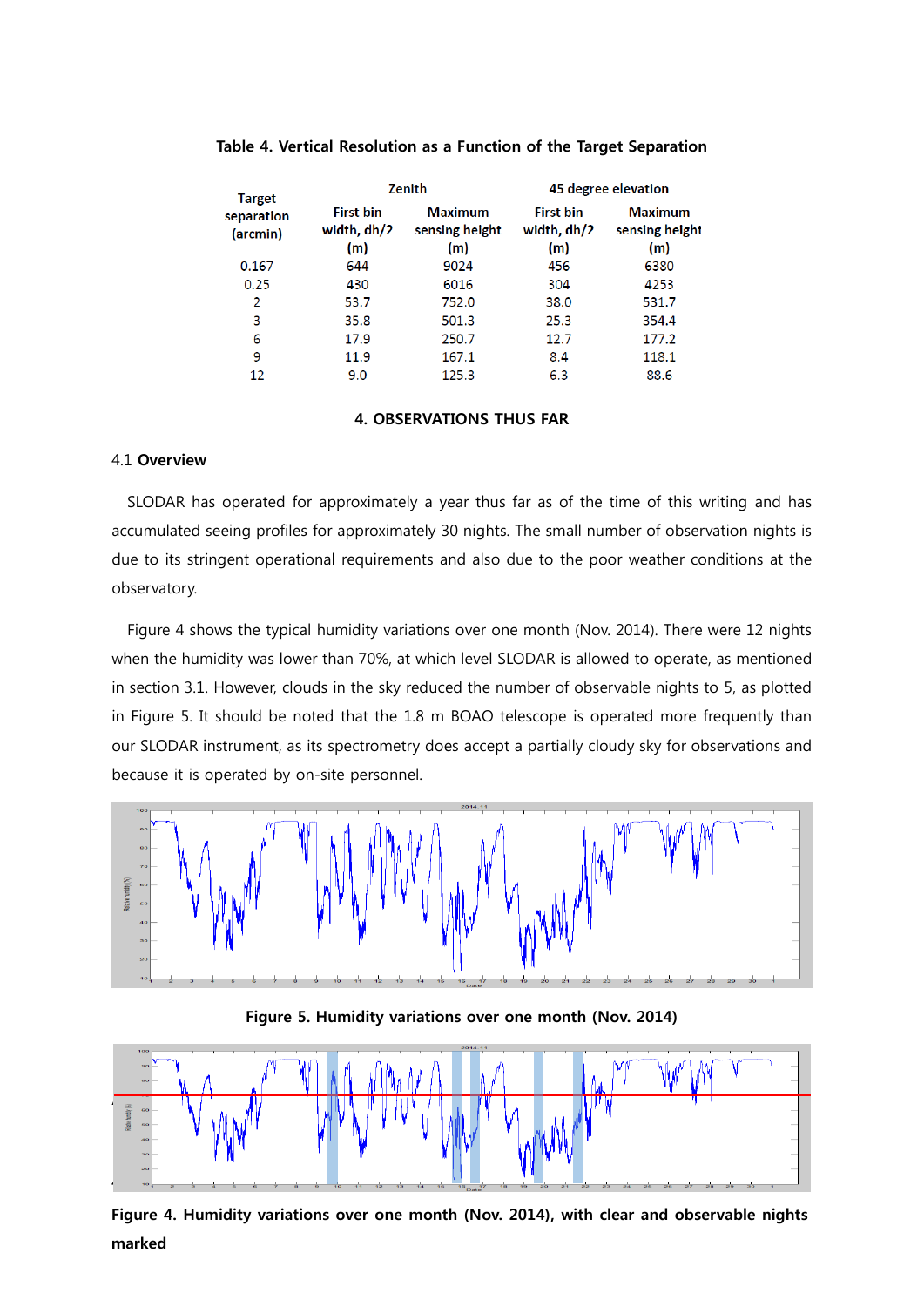Figure 6-a plots the total seeing at a wavelength of 500 nm over one night (20 Nov. 2014). The mean value was 10.41 cm with a standard deviation of 2.43 cm. Figure 6-b plots the  $C_n^2$  vertical profile on the same day, showing that the ground layer below 60 m was dominant in the seeing profiles. Later, with more observations, the height of the ground layer was found to be less than 30 m. Figure 7 continuously plots the temporal variations of the total seeing over all observed nights. The overall seeing value is 8.28 cm, with a standard deviation of 2.25 cm. Over the observation times, no strong seasonal variations were experienced.



Figure 6. Temporal variation of the total seeing values over one night (20 Nov. 2014) and the mean  $C_n^2$  vertical profile



Figure 7. Temporal variation of the total seeing over one year (mean values with one sigma error bar)

### 5. DISCUSSION

We report the development of SLODAR for the characterization of the vertical profiles of atmospheric optical turbulence at the Bohyunsan Observatory in South Korea. We found that the